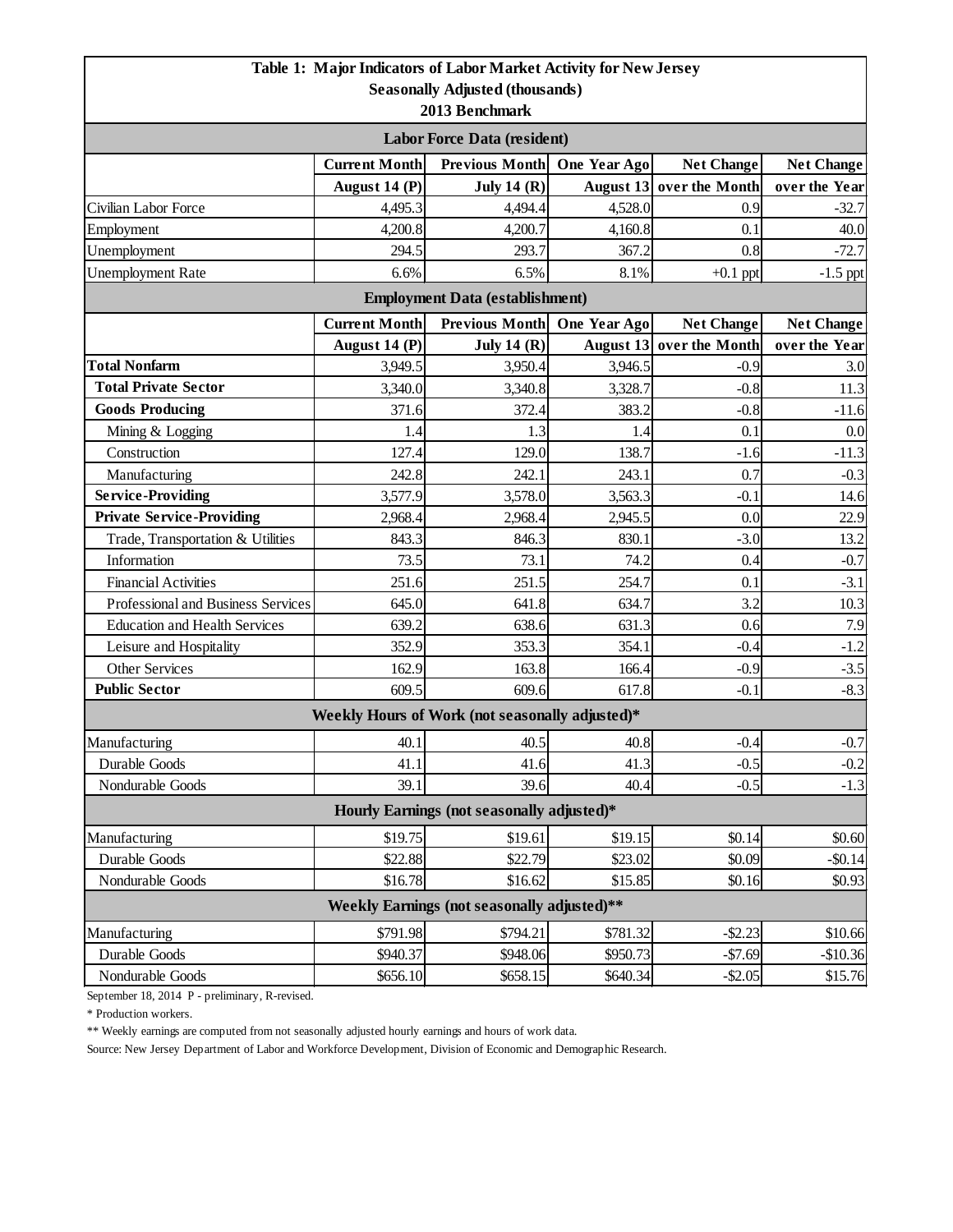| Table 2: New Jersey Civilian Labor Force Trends (thousands)<br>2013 Benchmark      |                                                                         |                    |                   |                    |                            |              |  |
|------------------------------------------------------------------------------------|-------------------------------------------------------------------------|--------------------|-------------------|--------------------|----------------------------|--------------|--|
|                                                                                    | <b>Not Seasonally Adjusted</b>                                          |                    |                   |                    | <b>Seasonally Adjusted</b> |              |  |
|                                                                                    | August 14 (P)                                                           | <b>July 14 (R)</b> | <b>August 13</b>  | August 14 (P)      | <b>July 14 (R)</b>         | August 13    |  |
| Civilian Labor Force                                                               | 4,536.0                                                                 | 4,566.5            | 4,550.8           | 4,495.3            | 4,494.4                    | 4,528.0      |  |
| Resident Employment                                                                | 4,239.7                                                                 | 4,244.4            | 4,190.1           | 4,200.8            | 4,200.7                    | 4,160.8      |  |
| Unemployment                                                                       | 296.3                                                                   | 322.1              | 360.7             | 294.5              | 293.7                      | 367.2        |  |
| Unemployment Rate (%)                                                              | 6.5%                                                                    | 7.1%               | 7.9%              | 6.6%               | 6.5%                       | 8.1%         |  |
| Labor Force Participation Rate (%)                                                 | 64.2%                                                                   | 64.7%              | 64.9%             | 63.6%              | 63.6%                      | 64.6%        |  |
| Employment/Population Ratio (%)                                                    | 60.0%                                                                   | 60.1%              | 59.7%<br>59.4%    |                    | 59.5%                      | 59.3%        |  |
|                                                                                    | New Jersey Civilian Labor Force Annual Averages 1993 - 2013 (thousands) |                    |                   |                    |                            |              |  |
| Year                                                                               | <b>Labor Force</b>                                                      |                    | <b>Employment</b> |                    | <b>Unemployment</b>        | Rate $(\%$ ) |  |
| 1993                                                                               | 4,034.6                                                                 |                    | 3,727.3           |                    | 307.3                      | 7.6          |  |
| 1994                                                                               | 4,067.5                                                                 |                    |                   | 3,790.0            |                            | 6.8          |  |
| 1995                                                                               | 4,111.8                                                                 |                    | 3,846.3           |                    | 277.5<br>265.5             | 6.5          |  |
| 1996                                                                               |                                                                         |                    | 3,925.8           |                    | 258.3                      | 6.2          |  |
| 1997                                                                               | 4,184.1<br>4,257.4                                                      |                    | 4,031.0           |                    | 226.4                      | 5.3          |  |
| 1998                                                                               | 4,242.4                                                                 |                    | 4,047.1           |                    | 195.3                      | 4.6          |  |
| 1999                                                                               | 4,284.6                                                                 |                    | 4,092.7           |                    | 191.8                      | 4.5          |  |
| 2000                                                                               | 4,287.8                                                                 |                    | 4,130.3           |                    | 157.5                      | 3.7          |  |
| 2001                                                                               | 4,302.3                                                                 |                    | 4,117.5           |                    | 184.8                      | 4.3          |  |
| 2002                                                                               | 4,370.8                                                                 |                    | 4,117.3           |                    | 253.5                      | 5.8          |  |
| 2003                                                                               | 4,363.9                                                                 |                    | 4,108.4           |                    | 255.5                      | 5.9          |  |
| 2004                                                                               | 4,358.9                                                                 |                    | 4,144.2           |                    | 214.7                      | 4.9          |  |
| 2005                                                                               | 4,404.5                                                                 |                    | 4,207.7           |                    | 196.7                      | 4.5          |  |
| 2006                                                                               | 4,465.1                                                                 |                    |                   |                    | 207.2                      | 4.6          |  |
| 2007                                                                               | 4,456.3                                                                 |                    |                   | 4,257.9<br>4,264.6 |                            | 4.3          |  |
| 2008                                                                               | 4,508.6                                                                 |                    | 4,261.8           |                    | 191.7<br>246.7             | 5.5          |  |
| 2009                                                                               | 4,544.7                                                                 |                    | 4,135.9           |                    | 408.8                      | 9.0          |  |
| 2010                                                                               | 4,545.6                                                                 |                    | 4,108.7           |                    | 436.9                      | 9.6          |  |
| 2011                                                                               | 4,535.8                                                                 |                    | 4,112.2           |                    | 423.6                      | 9.4          |  |
| 2012                                                                               | 4,561.8                                                                 |                    | 4,136.9           |                    | 424.8                      | 9.3          |  |
| 2013                                                                               | 4,537.8                                                                 |                    | 4,166.0           |                    | 371.8                      | 8.2          |  |
| Seasonally Adjusted Civilian Labor Force Data for New Jersey (thousands) 2013-2014 |                                                                         |                    |                   |                    |                            |              |  |
| <b>Date</b>                                                                        | <b>Labor Force</b>                                                      |                    | <b>Employment</b> |                    | <b>Unemployment</b>        | Rate %       |  |
| Jan 2013                                                                           | 4,574.4                                                                 |                    | 4,165.1           |                    | 409.4                      | 8.9          |  |
| Feb                                                                                | 4,570.9                                                                 |                    | 4,168.4           |                    | 402.6                      | 8.8          |  |
| Mar                                                                                | 4,566.3                                                                 |                    | 4,170.7           |                    | 395.5                      | 8.7          |  |
| Apr                                                                                | 4,560.9                                                                 |                    | 4,172.0           |                    | 389.0                      | 8.5          |  |
| May                                                                                | 4,554.3                                                                 |                    | 4,170.4           |                    | 383.9                      | 8.4          |  |
| Jun                                                                                | 4,546.5                                                                 |                    | 4,166.7           |                    | 379.8                      | 8.4          |  |
| $_{\rm{Jul}}$                                                                      | 4,537.8                                                                 |                    | 4,162.8           |                    | 375.0                      | 8.3          |  |
| Aug                                                                                | 4,528.0                                                                 |                    | 4,160.8           |                    | 367.2                      | 8.1          |  |
| Sep                                                                                | 4,517.3                                                                 |                    | 4,160.8           |                    | 356.5                      | 7.9          |  |
| Oct                                                                                | 4,507.3                                                                 |                    | 4,162.4           |                    | 344.8                      | 7.7          |  |
| <b>Nov</b>                                                                         | 4,498.0                                                                 |                    | 4,164.5           |                    | 333.4                      | 7.4          |  |
| Dec                                                                                | 4,490.8                                                                 |                    | 4,167.4           |                    | 323.3                      | $7.2\,$      |  |
|                                                                                    |                                                                         |                    |                   |                    |                            |              |  |
| Jan 2014                                                                           | 4,474.9                                                                 |                    | 4,157.7           |                    | 317.1                      | 7.1          |  |
| Feb                                                                                | 4,473.0                                                                 |                    | 4,154.9           |                    | 318.1                      | 7.1          |  |
| Mar                                                                                | 4,476.2                                                                 |                    | 4,155.0           |                    | 321.2                      | $7.2\,$      |  |
| Apr                                                                                | 4,482.8                                                                 |                    | 4,172.6           |                    | 310.2                      | 6.9          |  |
| May                                                                                | 4,492.1                                                                 |                    | 4,185.1           |                    | 307.0                      | 6.8          |  |
| Jun                                                                                | 4,494.5                                                                 |                    | 4,198.3           |                    | 296.2                      | 6.6          |  |
| Jul(R)                                                                             | 4,494.4                                                                 |                    | 4,200.7           |                    | 293.7                      | 6.5          |  |
| Aug $(P)$                                                                          | 4,495.3                                                                 |                    |                   | 4,200.8            |                            | 6.6          |  |
| Sep                                                                                |                                                                         |                    |                   |                    |                            |              |  |
| Oct                                                                                |                                                                         |                    |                   |                    |                            |              |  |
| $\operatorname{Nov}$                                                               |                                                                         |                    |                   |                    |                            |              |  |
| Dec                                                                                |                                                                         |                    |                   |                    |                            |              |  |

Source: New Jersey Department of Labor and Workforce Development, Division of Economic & Demographic Research. September 18, 2014. P - preliminary, R - revised.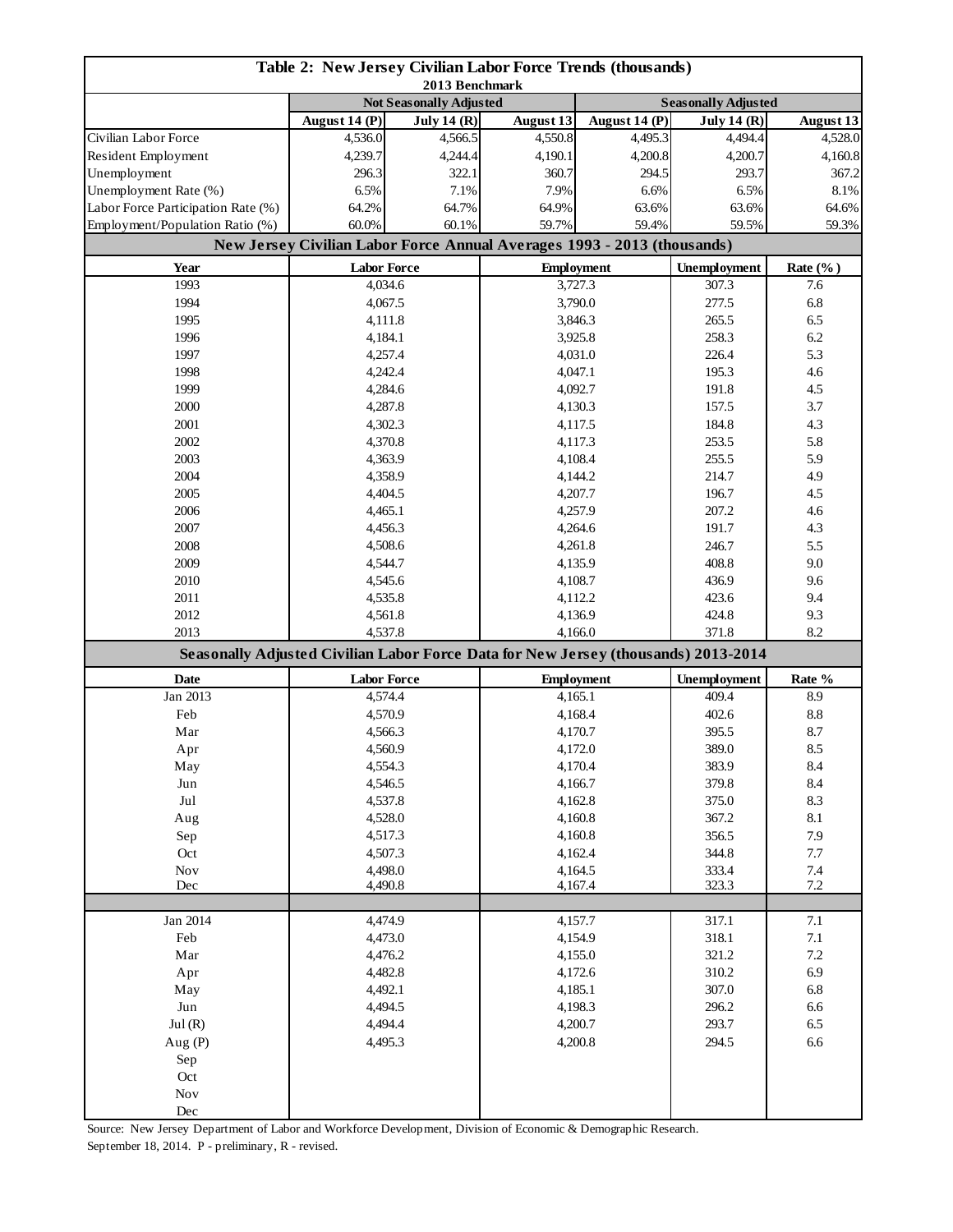| Table 3: New Jersey Nonfarm Employment by Industry for August 2014                  |                      |                       |              |                   |  |  |
|-------------------------------------------------------------------------------------|----------------------|-----------------------|--------------|-------------------|--|--|
| Not Seasonally Adjusted (thousands) 2013 Benchmark                                  |                      |                       |              |                   |  |  |
|                                                                                     | <b>Current Month</b> | <b>Previous Month</b> | One Year Ago | <b>Net Change</b> |  |  |
| Industry                                                                            | August 14 (P)        | <b>July 14 (R)</b>    | August 13    | over the Year     |  |  |
| Total Nonfarm                                                                       | 3,955.2              | 3,979.6               | 3,942.2      | <b>13.0</b>       |  |  |
| <b>Total Private Sector</b>                                                         | 3,385.4              | 3,398.1               | 3,367.1      | 18.3              |  |  |
| Goods Producing                                                                     | 378.8                | 379.5                 | 389.6        | $-10.8$           |  |  |
| Mining & Logging                                                                    | 1.4                  | 1.4                   | 1.4          | 0.0               |  |  |
| Construction                                                                        | 134.8                | 135.7                 | 144.4        | $-9.6$            |  |  |
| Manufacturing                                                                       | 242.6                | 242.4                 | 243.8        | $-1.2$            |  |  |
| Durable Goods                                                                       | 112.5                | 112.2                 | 110.9        | 1.6               |  |  |
| <b>Fabricated Metal Products</b>                                                    | 21.4                 | 21.4                  | 21.8         | $-0.4$            |  |  |
| Machinery Manufacturing                                                             | 14.3                 | 14.3                  | 14.2         | 0.1               |  |  |
| Computer and Electronic Products                                                    | 22.7                 | 23.1                  | 23.9         | $-1.2$            |  |  |
| Miscellaneous Manufacturing                                                         | 17.9                 | 17.8                  | 18.0         | -0.1              |  |  |
| Nondurable Goods                                                                    | 130.1                | 130.2                 | 132.9        | $-2.8$            |  |  |
| Food Manufacturing                                                                  | 31.0                 | 30.6                  | 31.2         | $-0.2$            |  |  |
| Paper Manufacturing                                                                 | 9.9                  | 10.0                  | 10.2         | $-0.3$            |  |  |
| Printing and Related Support                                                        | 14.7                 | 14.7                  | 15.2         | $-0.5$            |  |  |
| Chemical Manufacturing                                                              | 47.4                 | 47.5                  | 48.9         | $-1.5$            |  |  |
| Pharmaceutical and Medicine                                                         | 25.9                 | 25.9                  | 26.8         | $-0.9$            |  |  |
| Service-Providing                                                                   | 3,576.4              | 3,600.1               | 3,552.6      | 23.8              |  |  |
| Private Service-Providing                                                           | 3,006.6              | 3,018.6               | 2,977.5      | 29.1              |  |  |
| <b>Trade, Transportation, and Utilities</b>                                         | 841.8                | 844.6                 | 827.7        | 14.1              |  |  |
| Wholesale Trade*                                                                    | 217.0                | 216.7                 | 214.8        | 2.2               |  |  |
| Retail Trade*                                                                       | 459.4                | 460.6                 | 453.5        | 5.9               |  |  |
| Building Material & Garden Equip. and Supplies Dealers                              | 30.5                 | 31.1                  | 32.0         | $-1.5$            |  |  |
| Food and Beverage Stores                                                            | 114.2                | 114.9                 | 114.1        | 0.1               |  |  |
| Health and Personal Care Stores                                                     | 35.7                 | 35.6                  | 35.0         | 0.7               |  |  |
| Clothing and Clothing Accessories Stores                                            | 56.2                 | 56.3                  | 55.6         | 0.6               |  |  |
| Sporting Goods, Hobby, Book and Music Stores                                        | 15.8                 | 15.4                  | 16.7         | $-0.9$            |  |  |
| General Merchandise Stores                                                          | 73.4                 | 73.5                  | 72.2         | 1.2               |  |  |
| Transportation, Warehousing and Utilities                                           | 165.4                | 167.3                 | 159.4        | 6.0               |  |  |
| Utilities*                                                                          | 13.8                 | 13.8                  | 13.7         | 0.1               |  |  |
| Transportation & Warehousing*                                                       | 151.6                | 153.5                 | 145.7        | 5.9               |  |  |
| <b>Information</b>                                                                  | 73.5                 | 73.3                  | 75.7         | $-2.2$            |  |  |
| Publishing Industries (except Internet)                                             | 19.1                 | 19.1                  | 20.0         | $-0.9$            |  |  |
| Telecommunications                                                                  | 31.1                 | 31.0                  | 32.0         | $-0.9$            |  |  |
| Internet Service Providers, Web Portals, Data Proc. Srvs.                           | 7.1                  | 7.1                   | 7.4          | $-0.3$            |  |  |
| <b>Financial Activities</b>                                                         | 254.0                |                       | 257.2        | $-3.2$            |  |  |
|                                                                                     | 199.2                | 253.8                 | 201.2        | $-2.0$            |  |  |
| Finance and Insurance*<br>Securities, Commodity Contracts and Other Fin. Investment | 42.0                 | 198.6<br>41.8         | 42.9         | $-0.9$            |  |  |
|                                                                                     | 88.7                 |                       | 88.8         | $-0.1$            |  |  |
| Insurance Carriers and Related Activities                                           |                      | 88.9                  |              |                   |  |  |
| Real Estate and Rental/Leasing*<br><b>Professional and Business Services</b>        | 54.8                 | 55.2                  | 56.0         | $-1.2$            |  |  |
|                                                                                     | 656.6                | 654.5                 | 643.8        | 12.8              |  |  |
| Professional, Scientific and Technical Services*                                    | 290.2                | 288.9                 | 285.6        | 4.6               |  |  |
| Management of Companies and Enterprises*                                            | 82.4                 | 82.2                  | 84.1         | $-1.7$            |  |  |
| Administrative Support & Waste Management/Remediation*                              | 284.0                | 283.4                 | 274.1        | 9.9               |  |  |
| <b>Education, Health and Social Assistance Services</b>                             | 629.4                | 631.6                 | 617.0        | 12.4              |  |  |
| Educational Services*                                                               | 94.4                 | 98.6                  | 84.7         | 9.7               |  |  |
| Health Care and Social Assistance*                                                  | 535.0                | 533.0                 | 532.3        | 2.7               |  |  |
| Hospitals                                                                           | 154.5                | 155.2                 | 155.9        | $-1.4$            |  |  |
| Nursing and Residential Care Facilities                                             | 93.7                 | 93.3                  | 92.7         | 1.0               |  |  |
| Social Assistance                                                                   | 74.7                 | 75.7                  | 74.7         | 0.0               |  |  |
| <b>Leisure and Hospitality</b>                                                      | 386.5                | 393.6                 | 387.1        | $-0.6$            |  |  |
| Arts, Entertainment and Recreation*                                                 | 74.3                 | 77.6                  | 73.8         | 0.5               |  |  |
| Accommodation and Food Services*                                                    | 312.2                | 316.0                 | 313.3        | $-1.1$            |  |  |
| Food Services and Drinking Places                                                   | 250.8                | 253.4                 | 249.1        | 1.7               |  |  |
| <b>Other Services</b>                                                               | 164.8                | 167.2                 | 169.0        | $-4.2$            |  |  |
| Repair and Maintenance                                                              | 32.0                 | 32.4                  | 33.4         | $-1.4$            |  |  |
| Personal and Laundry Services                                                       | 56.2                 | 56.5                  | 56.0         | 0.2               |  |  |
| Religious, Grantmaking, Civic, Professional and Similar Org.                        | 76.6                 | 78.3                  | 79.6         | $-3.0$            |  |  |
| Government                                                                          | 569.8                | 581.5                 | 575.1        | $-5.3$            |  |  |

September 18, 2014 P - preliminary, R-revised. Shaded rows denote supersector series, \* denote sector series.

Source: New Jersey Department of Labor and Workforce Development, Division of Economic and Demographic Research.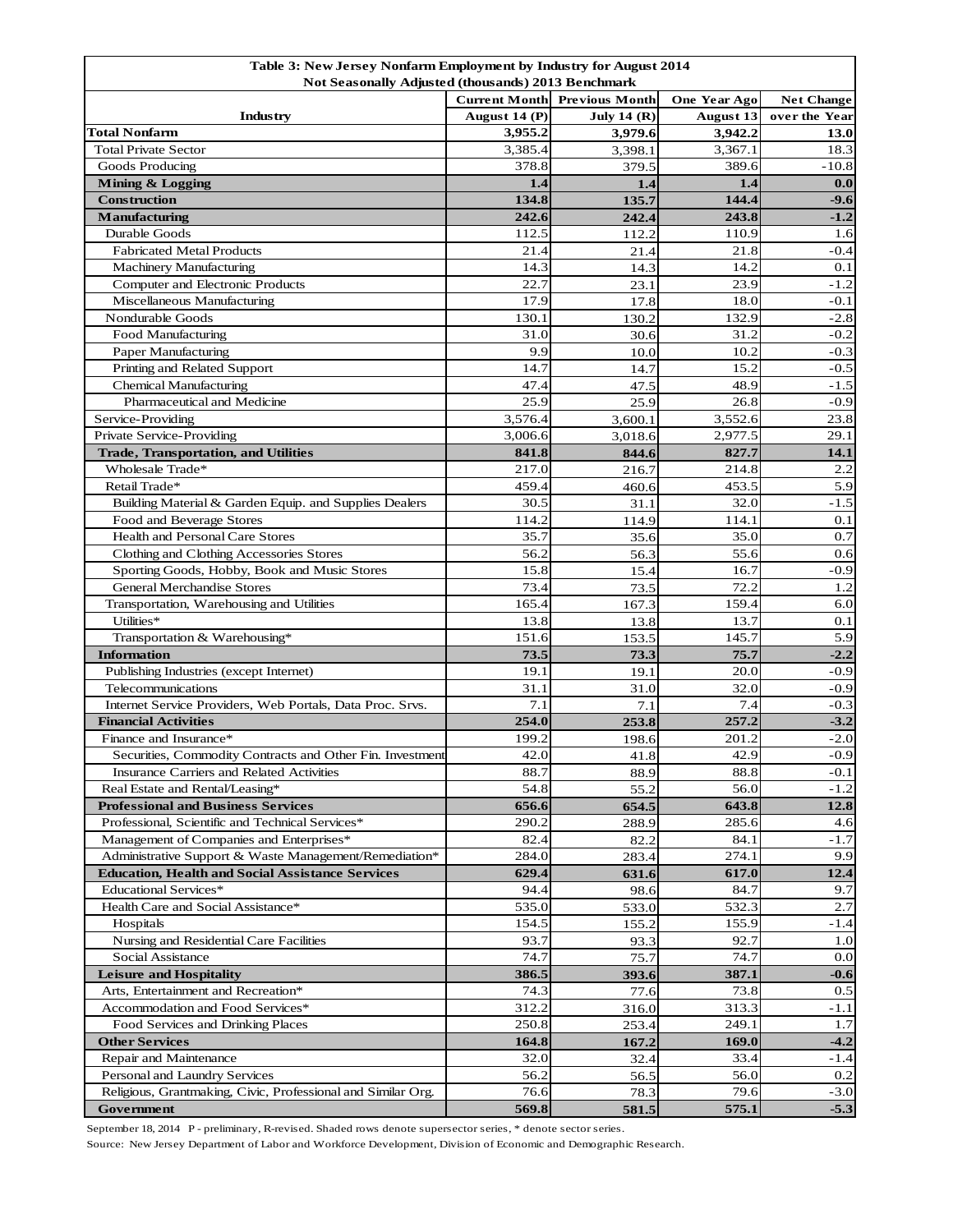| Table 4: New Jersey Nonfarm Employment (in thousands) 2013 Benchmark |              |              |                                         |              |                  |       |  |
|----------------------------------------------------------------------|--------------|--------------|-----------------------------------------|--------------|------------------|-------|--|
| <b>Annual Averages</b>                                               |              |              |                                         |              |                  |       |  |
|                                                                      | <b>Total</b> |              | <b>Public</b>                           |              |                  |       |  |
|                                                                      |              |              |                                         |              | Service-         |       |  |
| Year                                                                 |              | <b>Total</b> | <b>Manufacturing</b>                    | Construction | <b>Providing</b> |       |  |
| 1993                                                                 | 3,493.0      | 2,922.3      | 462.9                                   | 116.3        | 2,340.8          | 570.7 |  |
| 1994                                                                 | 3,552.8      | 2,979.4      | 456.0                                   | 121.7        | 2,399.4          | 573.4 |  |
| 1995                                                                 | 3,600.6      | 3,027.2      | 448.6                                   | 123.3        | 2,453.0          | 573.4 |  |
| 1996                                                                 | 3,638.9      | 3,068.3      | 437.4                                   | 125.0        | 2,503.8          | 570.6 |  |
| 1997                                                                 | 3,724.5      | 3,154.3      | 435.4                                   | 131.8        | 2,584.9          | 570.3 |  |
| 1998                                                                 | 3,801.3      | 3,229.6      | 429.4                                   | 136.1        | 2,661.8          | 571.7 |  |
| 1999                                                                 | 3,901.1      | 3,323.5      | 422.5                                   | 143.6        | 2,755.3          | 577.6 |  |
| 2000                                                                 | 3,994.5      | 3,405.7      | 421.6                                   | 149.6        | 2,832.6          | 588.9 |  |
| 2001                                                                 | 3,996.8      | 3,394.2      | 401.2                                   | 158.8        | 2,832.5          | 602.6 |  |
| 2002                                                                 | 3,983.5      | 3,370.0      | 367.5                                   | 162.6        | 2,838.4          | 613.5 |  |
| 2003                                                                 | 3,977.1      | 3,355.2      | 350.4                                   | 160.5        | 2,842.7          | 621.9 |  |
| 2004                                                                 | 3,997.8      | 3,364.3      | 338.2                                   | 165.9        | 2,858.6          | 633.4 |  |
| 2005                                                                 | 4,038.2      | 3,396.6      | 330.4                                   | 169.1        | 2,895.4          | 641.6 |  |
| 2006                                                                 | 4,069.5      | 3,422.2      | 323.8                                   | 174.9        | 2,921.8          | 647.3 |  |
| 2007                                                                 | 4,076.9      | 3,429.2      | 311.3                                   | 172.3        | 2,944.0          | 647.7 |  |
| 2008                                                                 | 4,048.2      | 3,399.0      | 298.8                                   | 164.5        | 2,934.1          | 649.2 |  |
| 2009                                                                 | 3,893.9      | 3,241.5      | 266.3                                   | 138.6        | 2,835.1          | 652.4 |  |
| 2010                                                                 | 3,848.4      | 3,208.4      | 257.2                                   | 129.5        | 2,820.4          | 640.0 |  |
| 2011                                                                 | 3,847.5      | 3,228.6      | 251.5                                   | 129.9        | 2,846.0          | 618.9 |  |
| 2012                                                                 | 3,890.8      | 3,274.8      | 245.3                                   | 130.4        | 2,897.8          | 616.0 |  |
| 2013                                                                 | 3,934.8      | 3,319.5      | 243.4                                   | 136.5        | 2,938.3          | 615.4 |  |
|                                                                      |              |              | <b>Seasonally Adjusted Monthly Data</b> |              |                  |       |  |
| 2013                                                                 |              |              |                                         |              |                  |       |  |
| Jan                                                                  | 3,919.3      | 3,301.2      | 243.4                                   | 135.8        | 2,920.7          | 618.1 |  |
| Feb                                                                  | 3,924.7      | 3,304.4      | 243.6                                   | 135.7        | 2,923.9          | 620.3 |  |
| Mar                                                                  | 3,928.8      | 3,310.8      | 243.5                                   | 136.1        | 2,929.9          | 618.0 |  |
| Apr                                                                  | 3,927.7      | 3,318.2      | 243.5                                   | 137.3        | 2,936.1          | 609.5 |  |
| May                                                                  | 3,934.9      | 3,323.7      | 243.1                                   | 137.9        | 2,941.4          | 611.2 |  |
| Jun                                                                  | 3,938.6      | 3,325.0      | 242.9                                   | 137.9        | 2,942.9          | 613.6 |  |
| Jul                                                                  | 3,937.0      | 3,324.1      | 242.8                                   | 137.9        | 2,942.0          | 612.9 |  |
| Aug                                                                  | 3,946.5      | 3,328.7      | 243.1                                   | 138.7        | 2,945.5          | 617.8 |  |
| Sep                                                                  | 3,947.1      | 3,330.6      | 242.9                                   | 139.2        | 2,947.1          | 616.5 |  |
| Oct                                                                  | 3,942.5      | 3,326.9      | 242.8                                   | 136.4        | 2,946.3          | 615.6 |  |
| <b>Nov</b>                                                           | 3,947.9      | 3,332.1      | 244.3                                   | 136.6        | 2,949.8          | 615.8 |  |
| Dec                                                                  | 3,928.8      | 3,313.4      | 243.8                                   | 128.8        | 2,939.4          | 615.4 |  |
| 2014                                                                 |              |              |                                         |              |                  |       |  |
| Jan                                                                  | 3,933.0      | 3,319.7      | 244.2                                   | 134.9        | 2,939.1          | 613.3 |  |
| Feb                                                                  | 3,928.2      | 3,313.7      | 243.7                                   | 133.4        | 2,935.3          | 614.5 |  |
| Mar                                                                  | 3,927.9      | 3,314.0      | 242.0                                   | 130.8        | 2,939.8          | 613.9 |  |
| Apr                                                                  | 3,936.1      | 3,321.0      | 242.0                                   | 127.8        | 2,949.9          | 615.1 |  |
| May                                                                  | 3,937.6      | 3,323.9      | 242.3                                   | 129.3        | 2,950.9          | 613.7 |  |
| Jun                                                                  | 3,944.9      | 3,332.5      | 242.4                                   | 127.0        | 2,961.7          | 612.4 |  |
| Jul(R)                                                               | 3,950.4      | 3,340.8      | 242.1                                   | 129.0        | 2,968.4          | 609.6 |  |
| Aug $(P)$                                                            | 3,949.5      | 3,340.0      | 242.8                                   | 127.4        | 2,968.4          | 609.5 |  |
| Sep                                                                  |              |              |                                         |              |                  |       |  |
| Oct                                                                  |              |              |                                         |              |                  |       |  |
| <b>Nov</b>                                                           |              |              |                                         |              |                  |       |  |
| Dec                                                                  |              |              |                                         |              |                  |       |  |

September 18, 2014 P - preliminary, R-revised.

Source: New Jersey Department of Labor and Workforce Development, Division of Economic & Demographic Research.